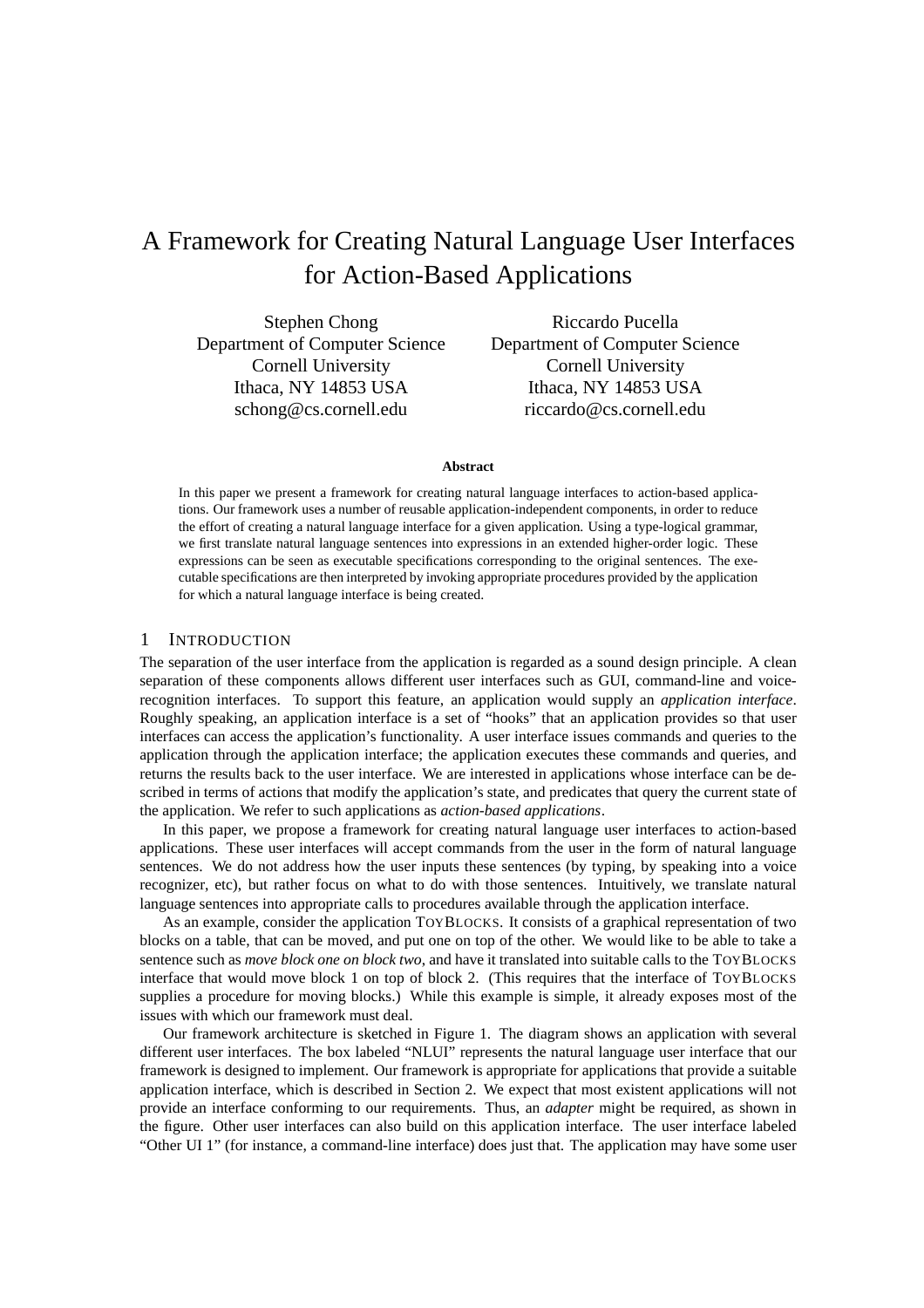

Figure 1: Architecture

interfaces that interact with the application through other means, such as the user interface "Other UI 2" (for instance, the native graphical interface of the application).

The translation from natural language sentences to application interface calls is achieved in two steps. The first step is to use a categorial grammar (Carpenter, 1997) to derive an intermediate representation of the semantics of the input sentence. An interesting feature of categorial grammars is that the semantics of the sentence is compositionally derived from the meaning of the words in the lexicon. The derived meaning is a formula of higher-order logic (Andrews, 1986). The key observation is that such a formula can be seen as an *executable specification*. More precisely, it corresponds to an expression of a simply-typed calculus (Barendregt, 1981). The second step of our translation is to execute this  $\lambda$ -calculus expression via calls to procedures supplied by the application interface.

We implement the above scheme as follows. A parser accepts a natural language sentence from the user, and attempts to parse it using the categorial grammar rules and the vocabulary from the applicationspecific lexicon. The parser fails if it is not able to provide a unique unambiguous parsing of the sentence. Successful parsing results in a formula in our higher-order logic, which corresponds to an expression in an action calculus—a  $\lambda$ -calculus equipped with a notion of action. This expression is passed to the action calculus interpreter, which "executes" the expression by making appropriate calls to the application via the application interface. The interpreter may report back to the screen the results of executing the actions.

The main advantage of our approach is its modularity. This architecture contains only a few applicationspecific components, and has a number of reusable components. More precisely, the categorial grammar parser and the action calculus interpreter are generic and reusable across different applications. The lexicon, on the other hand, provides an application-specific vocabulary, and describes the semantics of the vocabulary in terms of a specific application interface.

In Section 2 we describe our requirements for action-based applications. We define the notion of an application interface, and provide a semantics for such an interface in terms of a model of the application. In Section 3 we present an action calculus that can be used to capture the meaning of imperative natural language sentences. The semantics of this action calculus are given in terms of an action-based application interface and application model; these semantics permit us to evaluate expressions of the action calculus by making calls to the application interface. Section 4 provides a brief introduction to categorial grammars. Section 5 shows how these components (action-based applications, action calculus, and categorial grammar) are used in our framework. We discuss some extensions to the framework in Section 6, and conclude in Section 7.

#### 2 ACTION-BASED APPLICATIONS

Our framework applies to applications that provide a suitable Application Programmer Interface (API). Roughly speaking, such an interface provides procedures that are callable from external processes to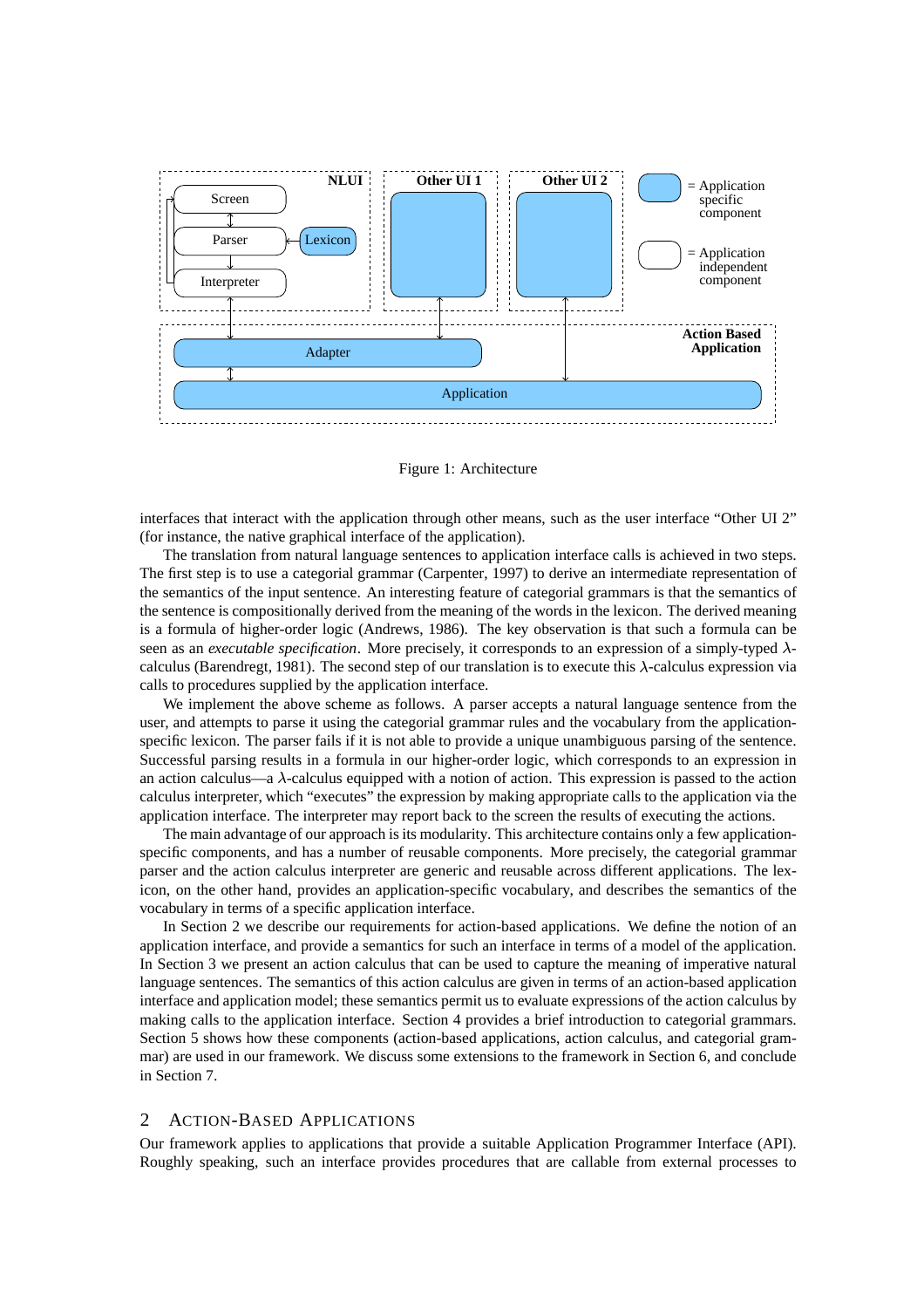"drive" the application. In this section, we describe in detail the kind of interface needed by our approach. We also introduce a model of applications that will let us reason about the suitability of the whole framework.

### 2.1 APPLICATION INTERFACE

Our framework requires action-based applications to have an application interface that specifies which externally callable procedures exist in the application. This interface is meant to specify procedures that can be called from programs written in fairly arbitrary programming languages. To achieve this, we assume only that the calling language can distinguish between objects (the term 'object' is used is a nontechnical sense, to denote arbitrary data values), and Boolean values  $t\bar{t}$  (true) and  $f\bar{f}$  (false).

An application interface specifies the existence of a number of different kind of procedures.

- (1) **Constants:** There is a set of constants representing objects of interest. For TOYBLOCKS, the constants are  $\mathbf{b1}, \mathbf{b2},$  and  $\mathbf{table}$ .
- (2) **Predicates:** There is a set of predicates defined over the states of the application. A predicate can be used to check whether objects satisfy certain properties, dependent on the state of the application. Predicates return truth values. For TOYBLOCKS, we consider the single predicate is on  $(bl, pos)$ , that checks whether a particular block  $bl$  is in a particular position  $pos$  (on another block or on the table). Each predicate  $p$  has an associated arity, indicating how many arguments it needs.
- (3) **Actions:** Finally, there is a set of actions defined by the application. Actions essentially effect a state change. Actions can be given arguments, for example, to effect a change to a particular object. For TOYBLOCKS, we consider a single action,  $\mathbf{move}(bl, pos)$ , which moves block  $bl$  to position pos (on another block or on the table). As with predicates, each action has an associated arity, which may be 0, indicating that the action is parameterless.

We emphasize that the application interface simply gives the names of the procedures that are callable by external processes. It does not actually define an implementation for these procedures.

In order to prevent predicates and actions from being given inappropriate arguments, we need some information about the actual kind of objects associated with constants, and that the predicates and actions take as arguments. We make the assumption that every object in the application belongs to at least one of many *classes* of objects. Let  $C$  be such a set of classes. Although this terminology evokes objectoriented programming, we emphasize that an object-oriented approach is not necessary for such interfaces; a number of languages and paradigms are suitable for implementing application interfaces.

We associate "class information" to every name in the interface via a map  $\sigma$ . More specifically, we associate with every constant c a set  $\sigma(c) \subseteq \mathcal{C}$  representing the classes of objects that can be associated with c. We associate with each predicate p a set  $\sigma(p) \subseteq C^n$  (where n is the arity of the predicate), indicating for which classes of objects the predicate is defined. Similarly, we associate with each action  $\alpha$ a set  $\sigma(a) \subset \mathcal{C}^n$  (again, where *n* is the arity of the action, which in this case can be 0). As we will make clear shortly, we only require that the application return meaningful values for objects of the right classes.

Formally, an application interface is a tuple  $I = (C, P, A, C, \sigma)$ , where C is a set of constant names, P is a set of predicate names, A is a set of action names, C is the set of classes of the application, and  $\sigma$  is the map associating every element of the interface with its corresponding class information. The procedures in the interface provide a means for an external process to access the functionality of the application, by presenting to the language a generally accessible version of the constants, predicates, and actions. Of course, in our case, we are not interested in having arbitrary processes invoking procedures in the interface, but specifically an interpreter that interprets commands written in a natural language.

In a precise sense, the map  $\sigma$  describes typing information for the elements of the interface. However, because we do not want to impose a particular type system on the application (for instance, we do not want to assume that the application is object-oriented), we instead assume a form of dynamic typing. More precisely, we assume that there is a way to check if an object belongs to a given class. This can either be performed through special *guard predicates* in the application interface (for instance, a procedure is **block** that returns true if the supplied object is actually a block), or a mechanism similar to Java's *instanceOf* operator.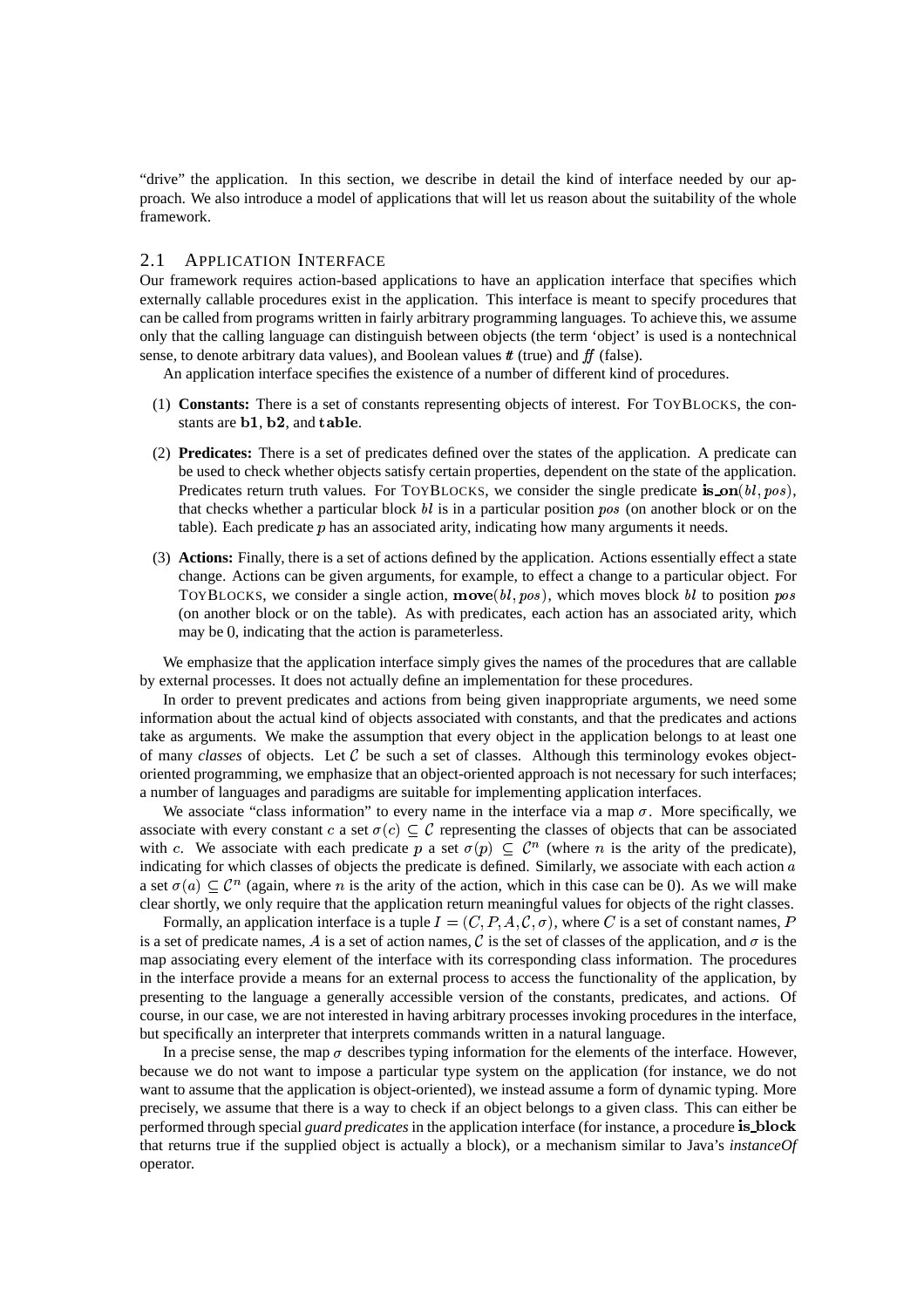**Example 2.1:** As an example, consider the following interface  $I_T$  for TOYBLOCKS. Let  $I_T$  $(C, P, A, C, \sigma)$ , where, as we discussed earlier,

 $\overline{\phantom{a}}$  $\blacksquare$  -up to the contract of the contract of the contract of the contract of the contract of the contract of the contract of the contract of the contract of the contract of the contract of the contract of the contract of  $A = \{move\}$ 

We consider only two classes of objects,  $block$ , representing the blocks that can be moved, and  $position$ , representing locations where blocks can be located. Therefore,  $\mathcal{C} = \{block, position\}.$ 

To define  $\sigma$ , consider the way in which the interface could be used. The constant **b1** represents an object that is both a block that can be moved, and a position to which the other block can be moved to (since we can stack blocks on top of each other). The constant  $b2$  is similar. The constant  $table$  represents an object that is a position only. Therefore, we have:

 $\sigma(\mathbf{b1}) = \{ \text{block}, \text{position} \}$  $\sigma(\mathbf{b2}) = \{ \, block, \, position\}$ 13f & T
%AVQ!.#\[^][!d`eUhg

Correspondingly, we can derive the class information for is on and move:

13 -%ARQhG'b!XZY8!.#Z[^]\_[!.`i%\U  $\sigma(\textbf{move}) = \{(block, position)\}.$ 

# 2.2 APPLICATION MODEL

In order to reason formally about the interface, we provide a semantics to the procedures in the interface. This is done by supplying a model of the underlying application. We make a number of simplifying assumptions about the application model, and discuss relaxing some of these assumptions in Section 6.

Applications are modeled using four components:

- (1) **Interface:** The interface, as we saw in the previous section, specifies the procedures that can be used to query and affect the application. The interface also defines the set  $C$  of classes of objects in the application.
- (2) **States:** A state is, roughly speaking, everything that is relevant to understand how the application behaves. At any given point in time, the application is in some state. We assume that an application's state changes only through explicit actions.
- (3) **Objects:** This defines the set of objects that can be manipulated, or queried, in the application. As we already mentioned, we use the term 'object' in the generic sense, without implying that the application is implemented through an object-oriented language. Every object is associated with at least one class.
- (4) **Interpretation:** An interpretation associates with every element of the interface a "meaning" in the application model. As we shall see, it associates with every constant an object of the model, with every predicate a predicate on the model, and with every action a state-transformation on the model.

Formally, an application is a tuple  $M = (I, S, \mathcal{O}, \pi)$ , where I in an interface (that defines the constants, predicates, and actions of the application, as well as the classes of the objects),  $\mathcal S$  is the set of states of the application,  $\hat{O}$  is the set of objects, and  $\pi$  is the interpretation.

We extend the map  $\sigma$  defined in the interface to also provide class information for the objects in  $\mathcal{O}$ . Specifically, we define for every object  $o \in \mathcal{O}$  a set  $\sigma(o) \subset \mathcal{C}$  of classes to which that object belongs. An object can belong to more than one class.

The map  $\pi$  associates with every state and every element in the interface (i.e., every constant, predicate and action) the appropriate interpretation of that element at that state. Specifically, for a state  $s \in \mathcal{S}$ , we have  $\pi(s)(c) \in \mathcal{O}$ . Therefore, constants can denote different objects at different states of the applications. For predicates,  $\pi(s)(p)$  is a partial function from  $\mathcal{O} \times \ldots \times \mathcal{O}$  to truth values *t* or ff. This means that predicates are *pure*, in that they do not modify the state of an application; they are simply used to query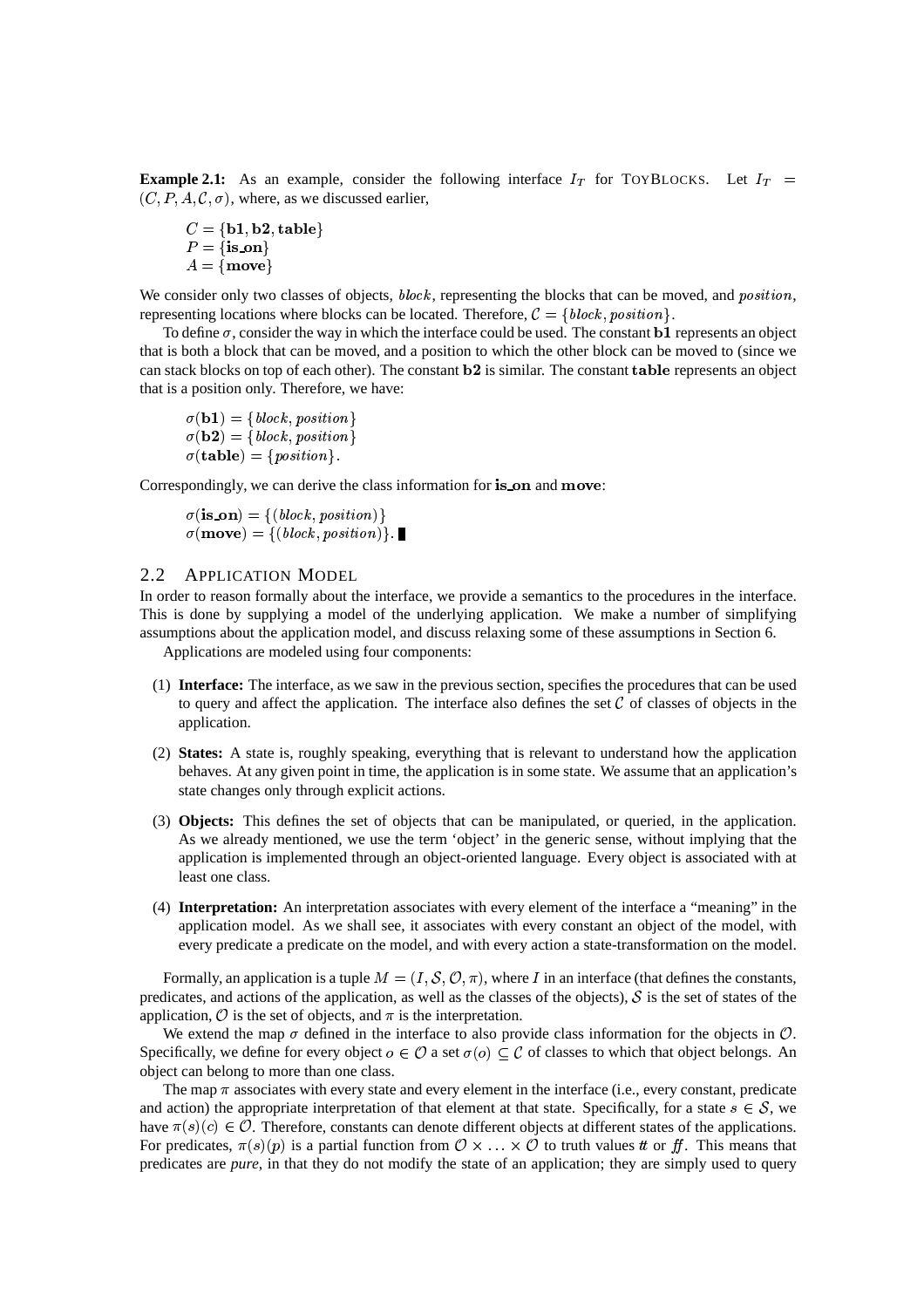the state. For actions,  $\pi(s)(a)$  is a partial function from  $\mathcal{O}\times\ldots\times\mathcal{O}$  to  $\mathcal{S}$ . The interpretation  $\pi$  is subject to the following conditions. For a given predicate p, the interpretation  $\pi(s)(p)$  must be defined on objects of the appropriate class. Thus, the domain of the partial function  $\pi(s)(p)$  must at least consist of  $\{(o_1,\ldots,o_n) \mid \sigma(o_1) \times \ldots \times \sigma(o_n) \cap \sigma(p) \neq \emptyset\}$ . Similarly, for a given action a, the domain of the partial function  $\pi(s)(a)$  must at least consist of  $\{(o_1,\ldots,o_n) \mid \sigma(o_1) \times \ldots \times \sigma(o_n) \cap \sigma(a) \neq \emptyset\}$ . Furthermore, any class associated with a constant must also be associated with the corresponding object. In other words, for all constants c, we must have  $\sigma(c) \subset \sigma(\pi(s)(c))$  for all states s.

**Example 2.2:** We give a model  $M_T$  for our sample TOYBLOCKS application, to go with the interface  $I_T$ defined in Example 2.1. Let  $M_T = (I_T, \mathcal{S}, \mathcal{O}, \pi)$ . We will consider only three states in the application,  $S = \{s_1, s_2, s_3\}$ , which can be described variously:

in state  $s_1$ , blocks 1 and 2 are on the table in state  $s_2$ , block 1 is on block 2, and block 2 is on the table in state  $s_3$ , block 1 is on the table, and block 2 is on block 1.

We consider only three objects in the model,  $\mathcal{O} = \{b_1, b_2, t\}$ , where  $b_1$  is block 1,  $b_2$  is block 2, and t is the table. We extend the map  $\sigma$  in the obvious way:

 $\sigma(b_1) = \{ \, block, \, position\}$  $\sigma(b_2) = \{ \, block, \, position\}$  $\sigma(t) = \{position\}$ 

The interpretation for constants is particularly simple, as the interpretation is in fact independent of the state (in other words, the constants refer to the same objects at all states).

 $\pi(s)(b1) = b_1$  $\pi(s)(\mathbf{b2}) = b_2$ qv\$%' TK
%A\g

The interpretation of the is\_on predicates is straightforward:

$$
\pi(s_1)(\mathbf{is}.\mathbf{on})(x) = \begin{cases}\n t & \text{if } x \in \{(b_1, t), (b_2, t)\} \\
 f f & \text{if } x \in \{(b_1, b_1), (b_1, b_2), (b_2, b_1), (b_2, b_2)\} \\
 t & \text{if } x \in \{(b_1, b_2), (b_2, t)\} \\
 f f & \text{if } x \in \{(b_1, t), (b_1, b_1), (b_2, b_1), (b_2, b_2)\} \\
 f f & \text{if } x \in \{(b_1, t), (b_1, b_1), (b_2, b_1), (b_2, b_2)\} \\
 f f & \text{if } x \in \{(b_1, t), (b_2, b_1)\} \\
 f f & \text{if } x \in \{(b_1, b_1), (b_1, b_2), (b_2, t), (b_2, b_2)\}.\n\end{cases}
$$

The interpretation of **move** is also straightforward:

$$
\pi(s_1)(\textbf{move})(x) = \begin{cases}\ns_2 & \text{if } x = (b_1, b_2) \\
s_3 & \text{if } x = (b_2, b_1) \\
s_1 & \text{if } x \in \{(b_1, t), (b_1, b_1), (b_2, t), (b_2, b_2)\} \\
s_1 & \text{if } x = (b_1, t) \\
s_2 & \text{if } x \in \{(b_1, b_1), (b_1, b_2), (b_2, t), (b_2, b_1), (b_2, b_2)\} \\
\pi(s_3)(\textbf{move})(x) = \begin{cases}\ns_1 & \text{if } x = (b_2, t) \\
s_3 & \text{if } x \in \{(b_1, t), (b_1, b_1), (b_1, b_2), (b_2, b_1), (b_2, b_2)\}\n\end{cases}
$$

If a block is unmovable (that is, if there is another block on it), then the state does not change following a move operation.

# 3 AN ACTION CALCULUS

Action-based application interfaces are designed to provide a means for external processes to access the functionality of an application. In this section we define a powerful and flexible language that can be interpreted as calls to an application interface. The language we use is a simply-typed  $\lambda$ -calculus extended with a notion of action. It is effectively a computational  $\lambda$ -calculus in the style of Moggi (1989), although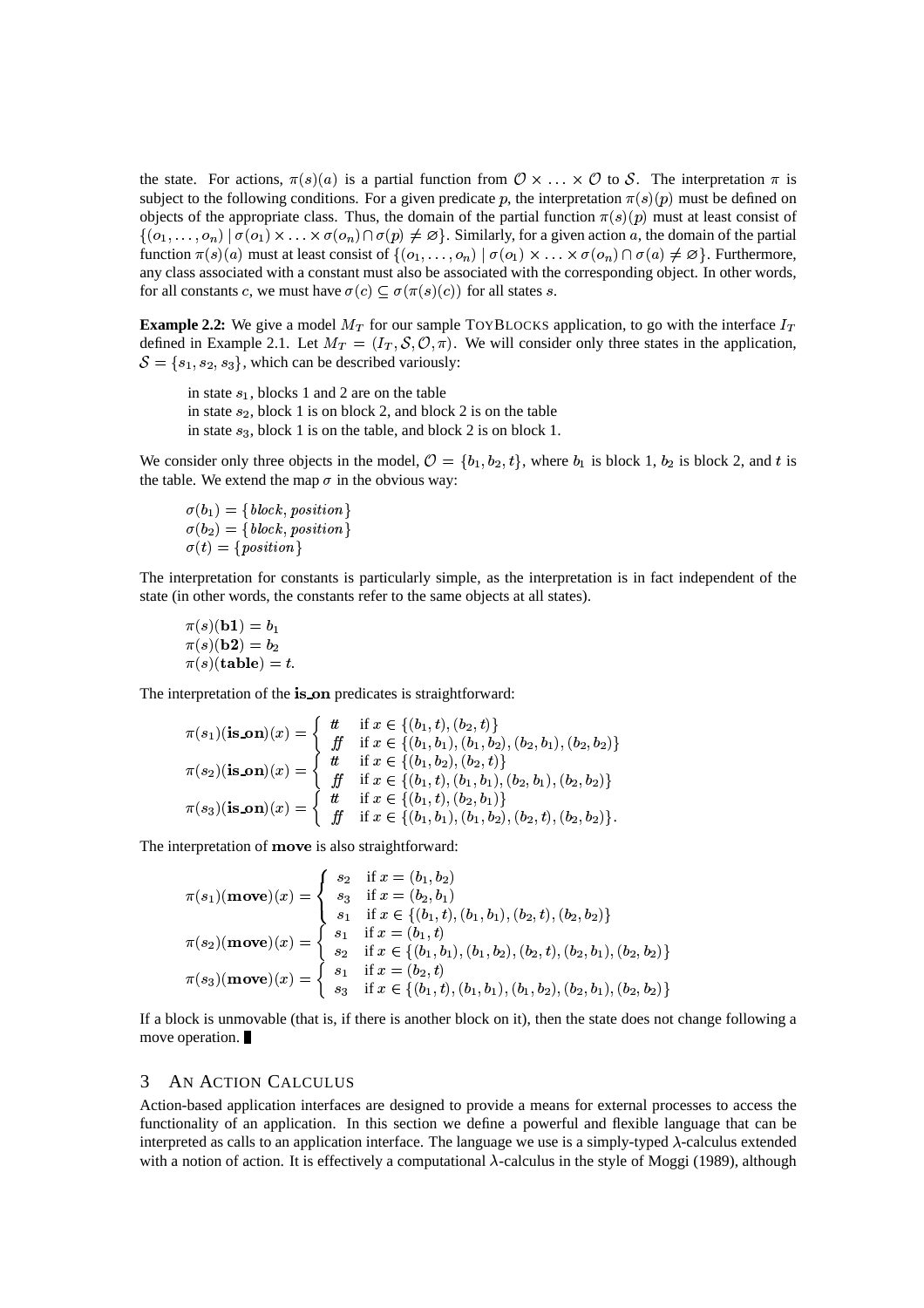we give a nonstandard presentation in order to simplify expressing the language semantics in terms of an application interface.

The calculus is parameterized by a particular application interface and application model. The application interface provides the primitive constants, predicates, and actions, that can be used to build more complicated expressions, while the application model is used to define the semantics.

# 3.1 SYNTAX

Every expression in the language is given a type, intuitively describing the kind of valuesthat the expression produces. The types used in this language are given by the following grammar.

| <b>Types:</b>               |          |  |
|-----------------------------|----------|--|
| $\tau ::=$                  | type     |  |
| Obj<br>Bool                 | object   |  |
|                             | boolean  |  |
| Act                         | action   |  |
| $\tau_1 \rightarrow \tau_2$ | function |  |

The types  $\tau$  correspond closely to the types required by the action-based application interfaces we defined in the previous section: the type Bool is the type of truth values, with constants **true** and **false** corresponding to the Boolean values  $t \in \mathcal{H}$  and the type Obj is the type of generic objects. The type Act is more subtle; an expression of type Act represents an action that can be executed to change the state of the application. This is an example of computational type as defined by Moggi (1989). As we shall see shortly, expressions of type Act can be interpreted as calls to the action procedures of the application interface.

The classes  $\mathcal C$  defined by the application interface have no corresponding types in this language instead, all objects have the type Obj. Incorporating these classes as types is an obvious possible extension (see Section 6).

The syntax of the language is a straightforward extension of that of the  $\lambda$ -calculus.

#### **Syntax of Expressions:**

| $v ::=$                    | value             |
|----------------------------|-------------------|
| true   false               | boolean           |
| $\lambda x$ : $\tau$ . $e$ | function          |
| skip                       | null action       |
| $e ::=$                    | expression        |
| $\boldsymbol{x}$           | variable          |
| $\boldsymbol{v}$           | value             |
| $id_c()$                   | constant          |
| $id_p(e_1,\ldots,e_n)$     | predicate         |
| $id_a(e_1,\ldots,e_n)$     | action            |
| $e_1e_2$                   | application       |
| $e_1?e_2:e_3$              | conditional       |
| $e_1; e_2$                 | action sequencing |

The expressions  $id_c()$ ,  $id_p(e_1, \ldots, e_n)$  and  $id_a(e_1, \ldots, e_n)$  correspond to the procedures (respectively, constants, predicates, and actions) available in the application interface.<sup>1</sup> So, for TOYBLOCKS, the constants are  $b1$ ,  $b2$ , and table; the only predicate is is on; and the only action is move. The expression  $e_1$ ? $e_2$ :  $e_3$  is a conditional expression, evaluating to  $e_2$  if  $e_1$  evaluates to **true**, and  $e_3$  if  $e_1$  evaluates to **false**. The expression  $e_1$ ;  $e_2$  (when  $e_1$  and  $e_2$  are actions) evaluates to an action corresponding to performing  $e_1$  followed by  $e_2$ . The constant **skip** represents an action that has no effect.

<sup>&</sup>lt;sup>1</sup>Constants are written  $id_c()$  as a visual reminder that they are essentially functions:  $id_c()$  may yield different values at different states, as the semantics will make clear.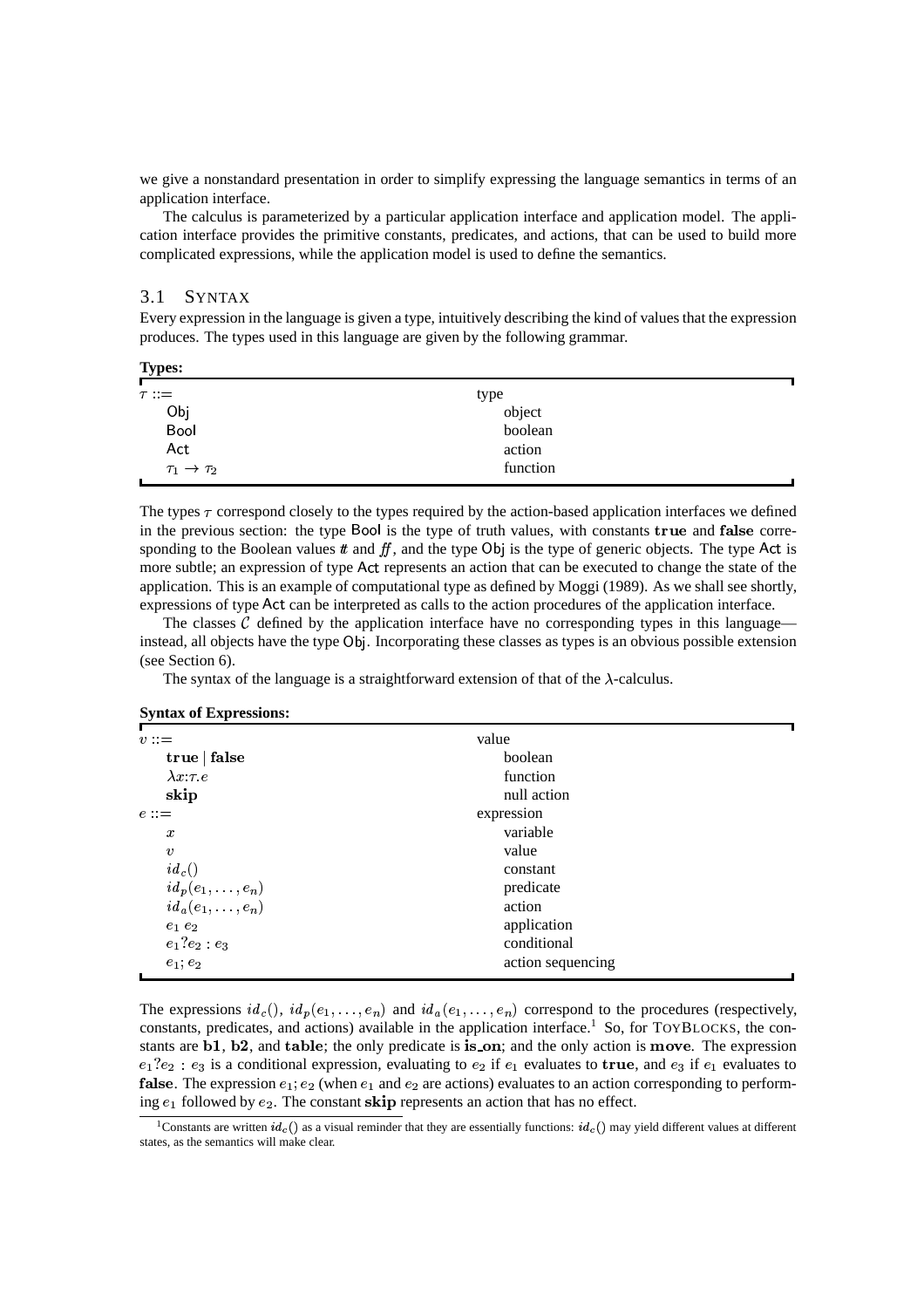**Example 3.1:** Consider the interface for TOYBLOCKS. The expression **b1**() represents block 1, while **table**() represents the table. The expression  $\mathbf{move}(\mathbf{b1}()$ ,  $\mathbf{table}(()$  represents the action of moving block 1 on the table. Similarly, the action  $move(b1(), table())$ ;  $move(b2(), b1())$  represents the composite action of moving block 1 on the table, and then moving block 2 on top of block 1.

#### $3.2$ **OPERATIONAL SEMANTICS**

The operational semantics is defined with respect to the application model. More precisely, the semantics is given by a transition relation, written  $(s, e) \rightarrow (s', e')$ , where s, s' are states of the application, and e, e' are expressions. Intuitively, this represents the expression  $e$  executing in state  $s$ , and making a one-step transition to a (possibly different) state  $s'$  and a new expression  $e'$ .

To accommodate the transition relation, we need to extend the syntax of expressions to account for object values produced during the evaluation. We also include a special value  $\star$  that represents an exception raised by the code. This exception is used to capture various errors that may occur during evaluation.

#### **Additional Syntax of Expressions:**

| $v_o \in \mathcal{O}$<br>$v ::=$ | object value<br>value |  |
|----------------------------------|-----------------------|--|
| $\cdots$<br>$v_o$<br>*           | object<br>exception   |  |

The transition relation is parameterized by the functions  $\delta_c$ ,  $\delta_p$  and  $\delta_p$ , given below. These functions provide a semantics to the constant, predicate, and action procedures respectively, and are derived from the interpretation  $\pi$  in the application model. The intuition is that evaluating these functions corresponds to making calls to the appropriate procedures on the given application interface, and returning the result.

#### **Reduction Rules for Interface Elements:**

| $\delta_c(s, id_c) \triangleq \pi(s) (id_c)$ |                                                                                                                                                                                                                                                                                                                                                                                                                                                                          |
|----------------------------------------------|--------------------------------------------------------------------------------------------------------------------------------------------------------------------------------------------------------------------------------------------------------------------------------------------------------------------------------------------------------------------------------------------------------------------------------------------------------------------------|
|                                              |                                                                                                                                                                                                                                                                                                                                                                                                                                                                          |
|                                              | $\delta_p(s, id_p, v_1, \ldots, v_n) \triangleq \begin{cases} \pi(s)(id_p)(v_1, \ldots, v_n) & \text{if } \sigma(v_1) \times \ldots \times \sigma(v_n) \cap \sigma(id_p) \neq \varnothing \\ \star & \text{otherwise} \end{cases}$<br>$\delta_a(s, id_a, v_1, \ldots, v_n) \triangleq \begin{cases} \pi(s)(id_a)(v_1, \ldots, v_n) & \text{if } \sigma(v_1) \times \ldots \times \sigma(v_n) \cap \sigma(id_a) \neq \varnothing \\ \star & \text{otherwise} \end{cases}$ |

Note that determining whether or not a primitive throws an exception depends on being able to establish the class of an object (via the map  $\sigma$ ). We can thus ensure that we never call an action or predicate procedure on the application interface with inappropriate objects, and so we guarantee a kind of dynamic type-safety with respect to the application interface.

#### **Reduction Rules:**

| (Red App 1)<br>$(s, e_1) \longrightarrow (s, e'_1)$                         | (Red App 2)<br>$(s, e_1) \longrightarrow (s, \star)$ | (Red App 3)                                                                                                                                                      |
|-----------------------------------------------------------------------------|------------------------------------------------------|------------------------------------------------------------------------------------------------------------------------------------------------------------------|
|                                                                             |                                                      | $(s, e_1 e_2) \rightarrow (s, e'_1 e_2)$ $(s, e_1 e_2) \rightarrow (s, \star)$ $(s, (\lambda x : \tau \cdot e_1) e_2) \rightarrow (s, e_1 \{x \leftarrow e_2\})$ |
| (Red OCon)                                                                  | (Red PCon 1)                                         | $(s, e_i) \longrightarrow (s, e'_i)$ for some $i \in [1n]$                                                                                                       |
|                                                                             |                                                      | $(s, id_c)) \longrightarrow (s, \delta_c(s, id_c))$ $(s, id_p(\ldots, e_i, \ldots)) \longrightarrow (s, id_p(\ldots, e'_i, \ldots))$                             |
| (Red PCon 2)<br>$(s, e_i) \longrightarrow (s, \star)$ for some $i \in [1n]$ | (Red PCon 3)                                         |                                                                                                                                                                  |
| $(s, id_p(e_1, \ldots, e_n)) \longrightarrow (s, \star)$                    |                                                      | $\delta_p(s, id_p, v_1, \ldots, v_n) = v$<br>$(s, id_p(v_1, \ldots, v_n)) \longrightarrow (s, v)$                                                                |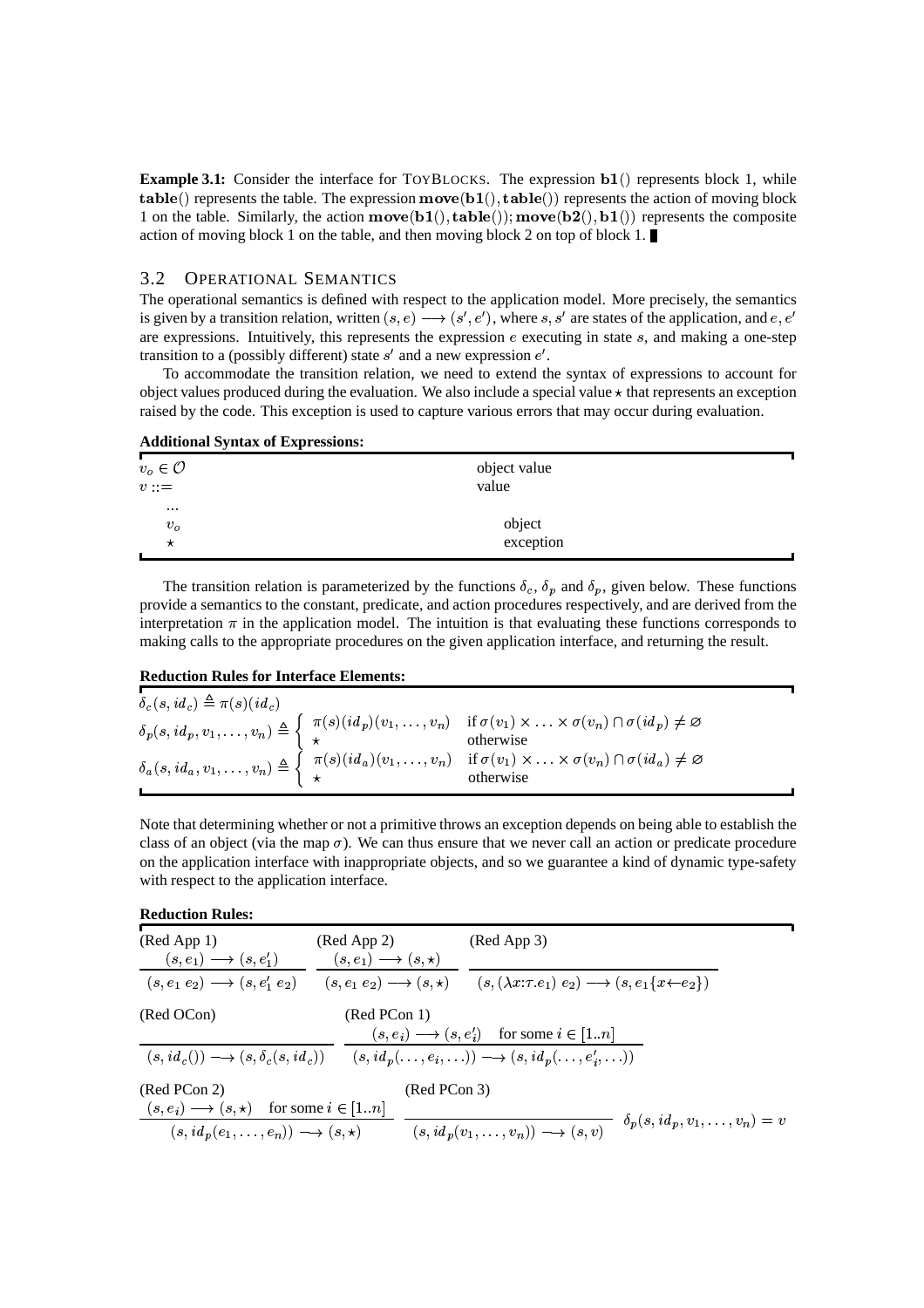| (Red If 1)                                                                                                                                | $(Red \, If \, 2)$                          |                                            | (Red If 3)                                                                                                                                      |
|-------------------------------------------------------------------------------------------------------------------------------------------|---------------------------------------------|--------------------------------------------|-------------------------------------------------------------------------------------------------------------------------------------------------|
| $(s, e_1) \longrightarrow (s, e'_1)$ $(s, e_1) \longrightarrow (s, \star)$                                                                |                                             |                                            |                                                                                                                                                 |
|                                                                                                                                           |                                             |                                            | $(s, e_1?e_2: e_3) \rightarrow (s, e'_1?e_2: e_3)$ $(s, e_1?e_2: e_3) \rightarrow (s, \star)$ $(s, v?e_{true}: e_{false}) \rightarrow (s, e_v)$ |
| $(Red$ Seq 1)<br>$(s, e_1) \longrightarrow (s', e'_1)$                                                                                    | $(\text{Red Seq } 2)$ $(\text{Red Seq } 3)$ |                                            |                                                                                                                                                 |
| $(s, e_1; e_2) \longrightarrow (s', e'_1; e_2)$ $(s, \star; e) \longrightarrow (s, \star)$ $(s, \text{skip}; e) \longrightarrow (s, e)$   |                                             |                                            |                                                                                                                                                 |
| (Red ACon 1)<br>$(s, e_i) \longrightarrow (s, e'_i)$ for some $i \in [1n]$ $(s, e_i) \longrightarrow (s, \star)$ for some $i \in [1n]$    |                                             | (Red ACon 2)                               |                                                                                                                                                 |
| $(s, id_a(\ldots, e_i, \ldots)) \longrightarrow (s, id_a(\ldots, e'_i, \ldots))$ $(s, id_a(e_1, \ldots, e_n)) \longrightarrow (s, \star)$ |                                             |                                            |                                                                                                                                                 |
| (Red ACon 3)                                                                                                                              |                                             |                                            |                                                                                                                                                 |
| $(s, id_a(v_1, \ldots, v_n)) \longrightarrow (s', \mathbf{skip})$                                                                         |                                             | $\delta_a(s, id_a, v_1, \ldots, v_n) = s'$ |                                                                                                                                                 |
| (Red ACon 4)                                                                                                                              |                                             |                                            |                                                                                                                                                 |
| $(s, id_a(v_1, \ldots, v_n)) \longrightarrow (s, \star) \quad \delta_a(s, id_a, v_1, \ldots, v_n) = \star$                                |                                             |                                            |                                                                                                                                                 |

The operational semantics is a combination of call-by-name and call-by-value semantics. More specifically, actions are evaluated in a call-by-name fashion, while the remainder of the language is evaluated in a call-by-value fashion. Intuitively, actions are evaluated under call-by-name because premature evaluation of actions could lead to action procedures in the application interface being called inappropriately. For example, under call-by-value semantics for actions, evaluation of the following expression would call the action procedure for **A**, assuming **A** is an action in the application interface:  $(\lambda x \cdot \text{Act} \cdot \text{false} \cdot x \cdot \text{skip})$  **A**. This does not agree with the intuitive interpretation of actions. More importantly, the mapping from natural language sentences to expressions in our calculus naturally yields a call-by-name interpretation of actions.

#### $3.3$ **TYPE SYSTEM**

We use type judgments to ensure that expressions are assigned types appropriately, and that the types themselves are well-formed. Roughly speaking, a type is well-formed if it preserves the separation between pure computations (computations with no side-effects) and imperative computations (computations that may have side-effects). The type system enforces that pure computations do not change the state of the application. This captures the intuition that declarative sentences—corresponding to pure computations should not change the state of the world. (This correspondence between declarative sentences and pure computations is made clear in the next section.) The rules for the type well-formedness judgment  $\vdash \tau$  ok are given in the following table.

| o                 |                                        |                                                                         |
|-------------------|----------------------------------------|-------------------------------------------------------------------------|
| (Pure Obj)        | (Pure Bool)                            | (Pure Fun)<br>$\vdash \tau_1$ pure<br>$\vdash \tau_2$ pure              |
| $\vdash$ Obj pure | $\vdash$ Bool pure                     | $\vdash \tau_1 \rightarrow \tau_2$ pure                                 |
| (Imp Act)         | (Imp Fun)<br>$\vdash \tau_2$ imp       | (OK Imperative)<br>(OK Pure)<br>$\vdash \tau$ imp<br>$\vdash \tau$ pure |
| $\vdash$ Act imp  | $\vdash \tau_1 \rightarrow \tau_2$ imp | $\vdash \tau$ ok<br>$\vdash \tau$ ok                                    |

**Judgments**  $\vdash \tau$  pure,  $\vdash \tau$  imp, and  $\vdash \tau$  ok:

The judgment  $\Gamma \vdash e : \tau$  assigns a type  $\tau$  to expression e in a well-formed environment  $\Gamma$ . An environment  $\Gamma$  defines the types of all variables in scope. An environment is of the form  $x_1 : \tau_1, \ldots, x : n : \tau_n$ , and defines each variable  $x_i$  to have type  $\tau_i$ . We require that variables do not repeat in a well-formed environment. The typing rules for expressions are essentially standard, with the exception of the typing rule for functions, which requires that function types  $\tau \to \tau'$  be well-formed.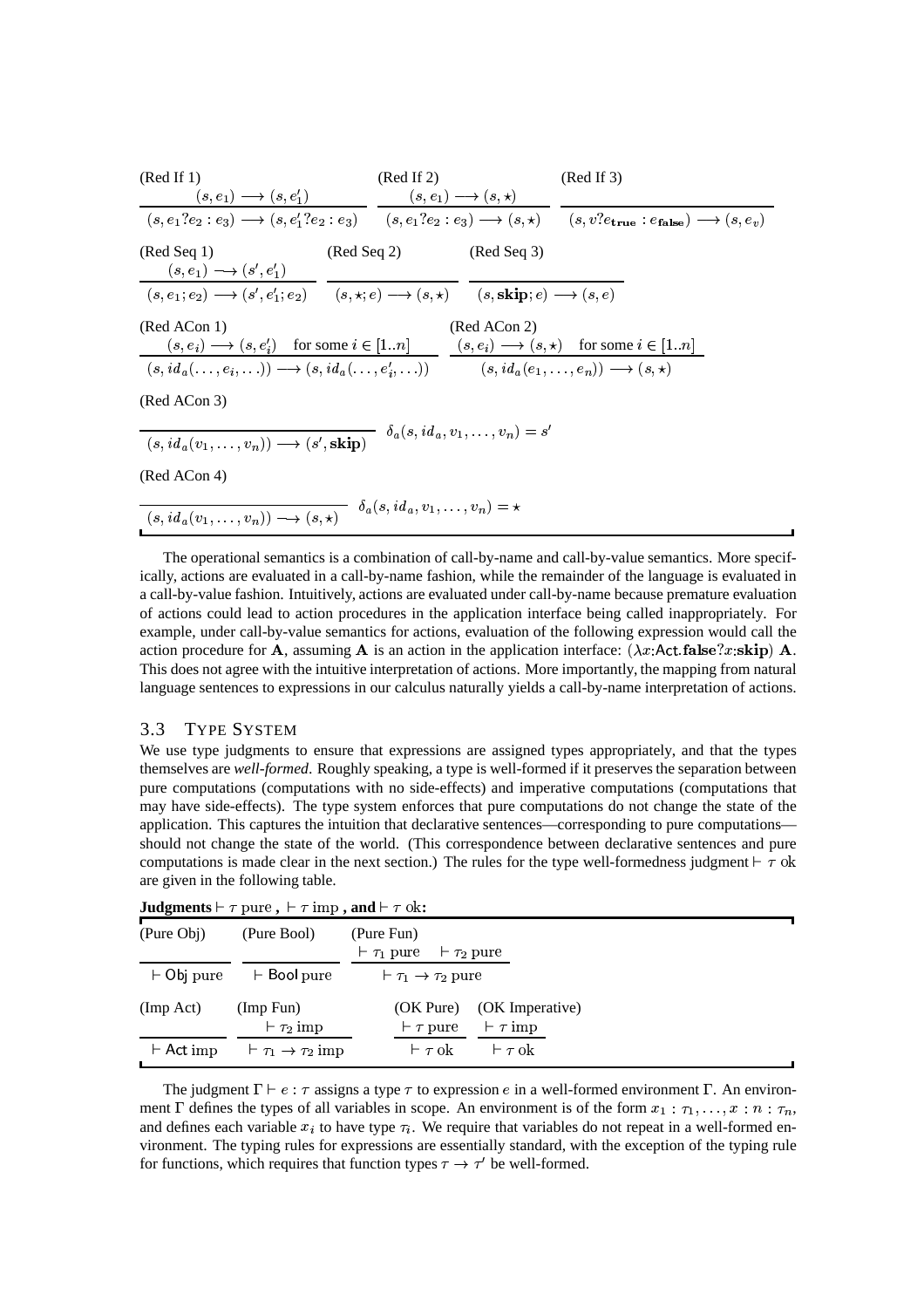| <b>Judgment</b> $\Gamma \vdash e : \tau$ : |  |  |  |  |  |  |
|--------------------------------------------|--|--|--|--|--|--|
|--------------------------------------------|--|--|--|--|--|--|

| (Typ Var)                                                                                                                                                                                                                               | (Typ Obj)                                                                                   | (Typ True)                                                                           |            | (Typ False)                                                 | (Typ Exc)                                                                 |
|-----------------------------------------------------------------------------------------------------------------------------------------------------------------------------------------------------------------------------------------|---------------------------------------------------------------------------------------------|--------------------------------------------------------------------------------------|------------|-------------------------------------------------------------|---------------------------------------------------------------------------|
| $\Gamma, x : \tau \vdash x : \tau$ $\Gamma \vdash v_o : 0$ bj $\Gamma \vdash$ true : Bool $\Gamma \vdash$ false : Bool $\Gamma \vdash \star : \tau$                                                                                     |                                                                                             |                                                                                      |            |                                                             |                                                                           |
| (Typ App)<br>$\Gamma \vdash e_1 : \tau \to \tau'$ $\Gamma \vdash e_2 : \tau$ $\Gamma, x : \tau \vdash e : \tau'$ $\vdash \tau \to \tau'$ ok                                                                                             | $\Gamma \vdash e_1 \ e_2 : \tau'$ $\Gamma \vdash \lambda x : \tau \cdot e : \tau \to \tau'$ | (Typ Fun)                                                                            |            |                                                             |                                                                           |
| (TypIf)<br>$\Gamma \vdash e_1 : \text{Bool}$ $\Gamma \vdash e_2 : \tau$ $\Gamma \vdash e_3 : \tau$                                                                                                                                      |                                                                                             | (Typ Skip)                                                                           |            | (Typ Seq)                                                   | $\Gamma \vdash e_1 : \mathsf{Act} \quad \Gamma \vdash e_2 : \mathsf{Act}$ |
|                                                                                                                                                                                                                                         | $\Gamma \vdash e_1?e_2 : e_3 : \tau$                                                        | $\Gamma \vdash \mathbf{skip} : \mathsf{Act}$ $\Gamma \vdash e_1; e_2 : \mathsf{Act}$ |            |                                                             |                                                                           |
| (Typ ACon)<br>$\Gamma \vdash e_i : \text{Obj} \quad \forall i \in [1n]$<br>$\Gamma \vdash id_a(e_1, \ldots, e_n) : \mathsf{Act} \qquad \Gamma \vdash id_c() : \mathsf{Obj} \qquad \Gamma \vdash id_p(e_1, \ldots, e_n) : \mathsf{Bool}$ |                                                                                             | (Typ OCon)                                                                           | (Typ PCon) | $\Gamma \vdash e_i : \mathsf{Obj} \quad \forall i \in [1n]$ |                                                                           |

It is straightforward to show that our type system is sound, that is, that type-correct expressions do not get stuck when evaluating.

**Theorem 3.2:** If  $\vdash e : \tau$ , and s is a state, then there exists a state s' and value v such that  $\vdash v : \tau$  and  $(s, e) \rightarrow^* (s', v)$ . Moreover, if  $\vdash \tau$  pure, then  $s' = s$ .

Theorem 3.2 also implies that the language is strongly normalizing: the evaluation of every expression terminates. This is a very desirable property for the language, since it will form part of the user interface.

**Example 3.3:** Consider the following example, interpreted with respect to the application model of Example 2.2. In state  $s_1$  (where both block 1 and 2 are on the table), let us trace through the execution of the expression  $(\lambda x: 0b) \cdot \lambda y: 0b$ . move $(x, y)$  (b1()) (b2()). (We omit the derivation indicating how each step is justified.)

$$
(s_1, (\lambda x:\text{Obj}.\lambda y:\text{Obj}.\text{move}(x, y))\ (\mathbf{b1}())\ (\mathbf{b2}))) \longrightarrow \\ (s_1, (\lambda y:\text{Obj}.\text{move}(\mathbf{b1}(), y))\ (\mathbf{b2}))) \longrightarrow \\ (s_1, \text{move}(\mathbf{b1}(), \mathbf{b2}))) \longrightarrow \\ (s_1, \text{move}(b_1, \mathbf{b2}))) \longrightarrow \\ (s_1, \text{move}(b_1, b_2)) \longrightarrow \\ (s_2, \text{skip}).
$$

In other words, evaluating the expression in state  $s_1$  leads to state  $s_2$ , where indeed block 1 is on top of block  $2.$ 

# 3.4 A DIRECT INTERPRETER

The main reason for introducing the action calculus of this section is to provide a language in which to write expressions invoking procedures available in the application interface. However, the operational semantics given above rely on explicitly passing around the state of the application. This state is taken from the application model. In the model, the state is an explicit datum that enters the interpretation of constants, predicates and actions. Of course, in the actual application, the state is implicitly maintained by the application itself. Invoking an action procedure on the application interface modifies the current state of the application, putting the application in a new state. This new state is not directly visible to the user.

We can implement an interpreter based on the above operational semantics but without carrying around the state explicitly. To see this, observe that the state is only relevant for the evaluation of the primitives (constants, predicates, and actions). More importantly, it is always the current state of the application that is relevant, and only actions are allowed to change the state. We can therefore implement an interpreter by simply directly invoking the procedures in the application interface when the semantics tells us to reduce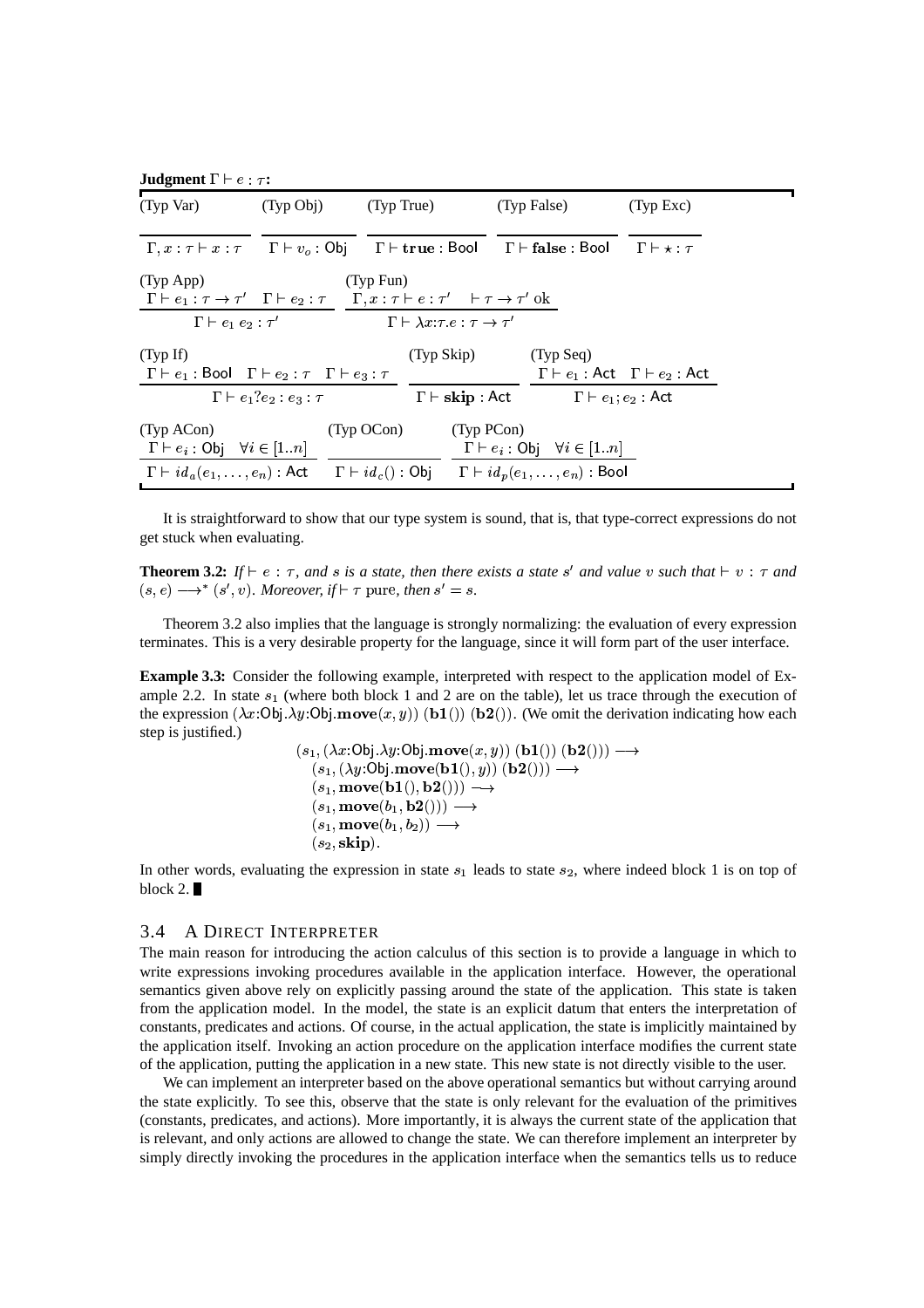via  $\delta_c$ ,  $\delta_p$ , or  $\delta_a$ . Furthermore, we need to be able to raise an exception  $\star$  if the objects passed to the interface are not of the right class. This requires querying for the class of an object. As we indicated in Section 2.1, we simply assume that this can be done, either through language facilities (an *instanceOf* operator), or through explicit procedures in the interface that check whether an object is of a given class.

In summary, given an application with a suitable application interface, we can write an interpreter for our action calculus that will interpret expressions by invoking procedures available through the application interface when appropriate. The interpreter does not require an application model. The model is useful to establish properties of the interpreter, and if one wants to reason about the execution of expressions via the above operational semantics.

### 4 CATEGORIAL GRAMMARS

In the last section, we introduced an action calculus that lets us write expressions that can be understood via calls to the application interface. The aim of this section is to use this action calculus as the target of a translation from natural language sentences. In other words, we describe a way to take a natural language sentence and produce a corresponding expression in our action calculus that captures the meaning of the sentence. Our main tool is categorial grammars.

Categorial grammars provide a mechanism to assign semantics to sentences in natural language in a compositional manner. As we shall see, we can obtain a compositional translation from natural language sentences into the action calculus presented in the previous section, and thus provide a simple natural language user interface for a given application. This section provides a brief exposition of categorial grammars, based on Carpenter's (1997) presentation. We should note that the use of categorial grammars is not a requirement in our framework. Indeed, any approach to provide semantics to natural language sentences in higher-order logic, which can be viewed as a simply-typed  $\lambda$ -calculus (Andrews, 1986), can be adapted to our use. For instance, Moortgat's (1997) multimodal categorial grammars, which can handle a wider range of syntactic constructs, can also be used for our purposes. To simplify the exposition, we use the simpler categorial grammars in this paper.

Categorial grammars were originally developed by Ajdukiewicz (1935) and Bar-Hillel (1953), and later generalized by Lambek (1958). The idea behind categorial grammars is simple. We start with a set of *categories*, each category representing a grammatical function. For instance, we can start with the simple categories *np* representing noun phrases, *pp* representing prepositional phrases, *s* representing declarative sentences and  $a$  representing imperative sentences. Given categories  $A$  and  $B$ , we can form the *functor* categories  $A/B$  and  $B\setminus A$ . The category  $A/B$  represents the category of syntactic units that take a syntactic unit of category  $B$  to their right to form a syntactic unit of category  $A$ . Similarly, the category  $B\setminus A$  represents the category of syntactic units that take a syntactic unit of category  $B$  to their left to form a syntactic unit of category  $A$ .

Consider some examples. The category  $np \succeq s$  is the category of intransitive verbs (e.g., *laughs*): they take a noun phrase on their left to form a sentence (e.g., *Alice laughs* or *the reviewer laughs*). Similarly, the category  $(np\backslash s)/np$  represents the category of transitive verbs (e.g., *takes*): they take a noun phrase on their right and then a noun phrase on their left to form a sentence (e.g., *Alice takes the doughnut*).

The main goal of categorial grammars is to provide a method of determining the well-formedness of natural language. A *lexicon* associates every word (or complex sequence of words that constitute a single lexical entry) with one or more categories. The approach described by Lambek (1958) is to prescribe a calculus of categories so that if a sequence of words can be assigned a category  $\hat{A}$  according to the rules, then the sequence of words is deemed a well-formed syntactic unit of category  $A$ . Hence, a sequence of words is a well-formed noun phrase if it can be shown in the calculus that it has category  $np$ . As an example of reduction, we see that if  $\sigma_1$  has category A and  $\sigma_2$  has category  $A \setminus B$ , then  $\sigma_1$   $\sigma_2$  has category B. Schematically,  $A, A \backslash B \Rightarrow B$ . Moreover, this goes both ways, that is, if  $\sigma_1 \sigma_2$  has category B and  $\sigma_1$ can be shown to have category A, then we can derive that  $\sigma_2$  has category  $A \setminus B$ .

Van Benthem (1986) showed that this calculus could be used to assign a semantics to terms by following the derivation of the categories. Assume that every basic category is assigned a type in our action calculus, through a type assignment  $T$ . A type assignment  $T$  can be extended to functor categories by putting  $T(A/B) = T(B \setminus A) = T(B) \rightarrow T(A)$ . The lexicon is extended so that every word is now associated with one or more pairs of a category A and an expression  $\alpha$  in our action calculus of the appropriate type,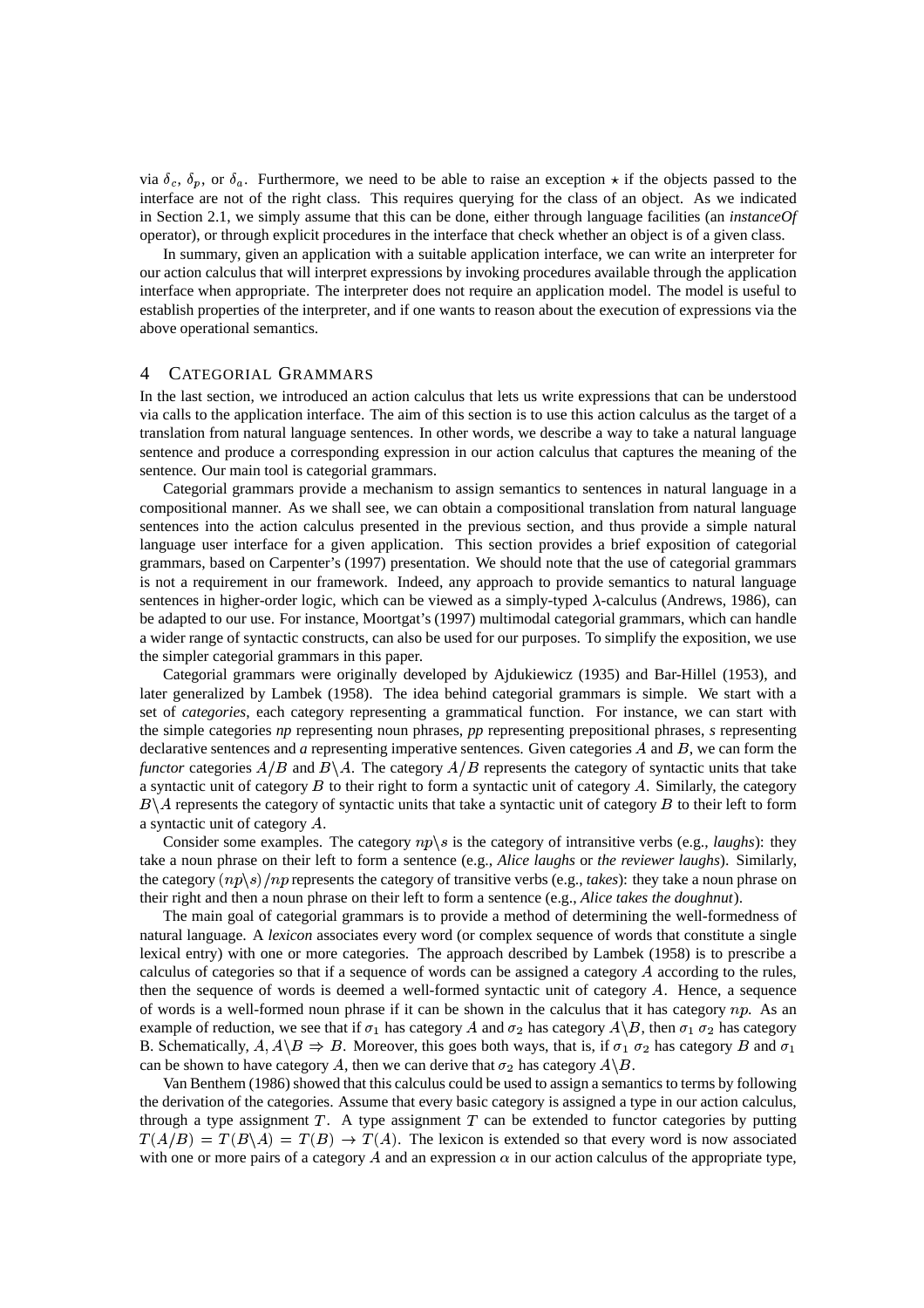that is,  $\vdash \alpha : T(A)$ .

We use the sequent notation  $\alpha_1 : A_1, \dots, \alpha_n : A_n \Rightarrow \alpha : A$  to mean that expressions  $\alpha_1, \dots, \alpha_n$ of categories  $A_1, \ldots, A_n$  can be concatenated to form an expression  $\alpha$  of category A. We call  $\alpha : A$  the conclusion of the sequent. We use capital Greek letters  $(\Gamma, \Delta,...)$  to represent sequences of expressions and categories. We now give rules that allow us to derive new sequents from other sequents.

 $\overline{\mathbf{1}}$ 

 $\overline{\phantom{0}}$ 

| <b>Categorial Grammar Sequent Rules:</b>                                                                   |                                                                                                                                                                        |                                                                                                                                                                                                     |  |  |
|------------------------------------------------------------------------------------------------------------|------------------------------------------------------------------------------------------------------------------------------------------------------------------------|-----------------------------------------------------------------------------------------------------------------------------------------------------------------------------------------------------|--|--|
| (SeqId)                                                                                                    | (Seq Cut)<br>$\Gamma_2 \Rightarrow \beta : B \quad \Gamma_1, \beta : B, \Gamma_3 \Rightarrow \alpha : A$                                                               |                                                                                                                                                                                                     |  |  |
| $\alpha:A\Rightarrow\alpha:A$                                                                              | $\Gamma_1, \Gamma_2, \Gamma_3 \Rightarrow \alpha : A$                                                                                                                  |                                                                                                                                                                                                     |  |  |
| (Seq App Right)                                                                                            | $\Delta \Rightarrow \beta : B \quad \Gamma_1, \alpha(\beta) : A, \Gamma_2 \Rightarrow \gamma : C$<br>$\Gamma_1, \alpha : A/B, \Delta, \Gamma_2 \Rightarrow \gamma : C$ | (Seq App Left)<br>$\Delta \Rightarrow \beta : B \quad \Gamma_1, \alpha(\beta) : A, \Gamma_2 \Rightarrow \gamma : C$<br>$\Gamma_1, \Delta, \alpha : B \backslash A, \Gamma_2 \Rightarrow \gamma : C$ |  |  |
| (Seq Abs Right)<br>$\Gamma, x:A \Rightarrow \alpha:B$<br>$\Gamma \Rightarrow \lambda x \cdot \alpha : B/A$ | (Seq Abs Left)<br>$x:A,\Gamma\Rightarrow\alpha:B$<br>$\Gamma \Rightarrow \lambda x \cdot \alpha : A \backslash B$                                                      |                                                                                                                                                                                                     |  |  |

**Example 4.1:** Consider the following simple lexicon, suitable for the TOYBLOCKS application. The following types are associated with the basic grammatical units:

 $T(np) = 0$ bj  $T(pp) = 0$ bj  $T(s) =$ Bool  $T(a) = Act$ 

Here is a lexicon that captures a simple input language for TOYBLOCKS:

block one  $\Rightarrow$  **b1**() : np block two  $\Rightarrow$  **b2**() : np the table  $\Rightarrow$  table() : np  $on \Rightarrow (\lambda x : 0b$ i. $x) : pp(np)$  $is \Rightarrow (\lambda x : 0 \text{bj.} \lambda y : 0 \text{bj.} \mathbf{is\_on}(y, x)) : (\text{np}\langle \text{s} \rangle / \text{pp})$  $if \Rightarrow (\lambda x: \text{Bool}.\lambda y: \text{Act}.x?y: \textbf{skip}) : (a/a)/s$  $move \Rightarrow (\lambda x \cdot Ob \cdot \lambda y \cdot Ob \cdot \textbf{move}(x, y)) : (a/pp)/np$ 

This is a particularly simple lexicon, since every entry is assigned a single term and category.

Using the above lexicon, the sentence *move block one on block two* can be associated with the string of expressions and categories  $\lambda x$ :Obj. $\lambda y$ :Obj. $m$ ove $(x, y)$ :  $(a/pp)/np$ , b1 $()$ : np,  $\lambda x$ :Obj. $x$ : pp/np,  $b2()$ : np. The following derivation shows that this concatenation yields an expression of category a. (For reasons of spaces, we have elided the type annotations in  $\lambda$ -abstractions.)

|                                                                 | $\mathbf{b1}()$ :np $\Rightarrow$ $\mathbf{b1}()$ :np<br>(†)                                                                                                                                                    |
|-----------------------------------------------------------------|-----------------------------------------------------------------------------------------------------------------------------------------------------------------------------------------------------------------|
| $\mathbf{b2}():\mathsf{np}\Rightarrow\mathbf{b2}():\mathsf{np}$ | $\lambda x.\lambda y.\textbf{move}(x, y):$ (a/pp)/np, b1():np, $(\lambda x.x)$ (b2()):pp $\Rightarrow$<br>$(\lambda x.\lambda y.\textbf{move}(x, y))$ $(\textbf{b1}())$ $((\lambda x.x)$ $(\textbf{b2}())$ :a   |
|                                                                 | $\lambda x.\lambda y.\text{move}(x, y):$ (a/pp)/np, b1():np, $\lambda x.x$ :pp/np, b2():np $\Rightarrow$<br>$(\lambda x.\lambda y.\textbf{move}(x, y))$ $(\textbf{b1}())$ $((\lambda x.x)$ $(\textbf{b2}())$ :a |

where the subderivation  $(†)$  is simply:

| (f): | $(\lambda x.x)(\mathbf{b2})):\mathsf{pp}\Rightarrow$<br>$(\lambda x.x)$ ( <b>b2</b> ()):pp | $(\lambda x.\lambda y.\text{move}(x, y))$ (b1()) $((\lambda x.x)(b2)))$ :a $\Rightarrow$<br>$(\lambda x.\lambda y.\textbf{move}(x, y)) (\textbf{b1}()) ((\lambda x.x) (\textbf{b2}))).$ a |
|------|--------------------------------------------------------------------------------------------|-------------------------------------------------------------------------------------------------------------------------------------------------------------------------------------------|
|      |                                                                                            | $(\lambda x.\lambda y.\text{move}(x, y))$ (b1()):a/pp, $(\lambda x.x)$ (b2()):pp $\Rightarrow$<br>$(\lambda x.\lambda y.\textbf{move}(x, y))$ (b1()) $((\lambda x.x)(b2)))$ :a            |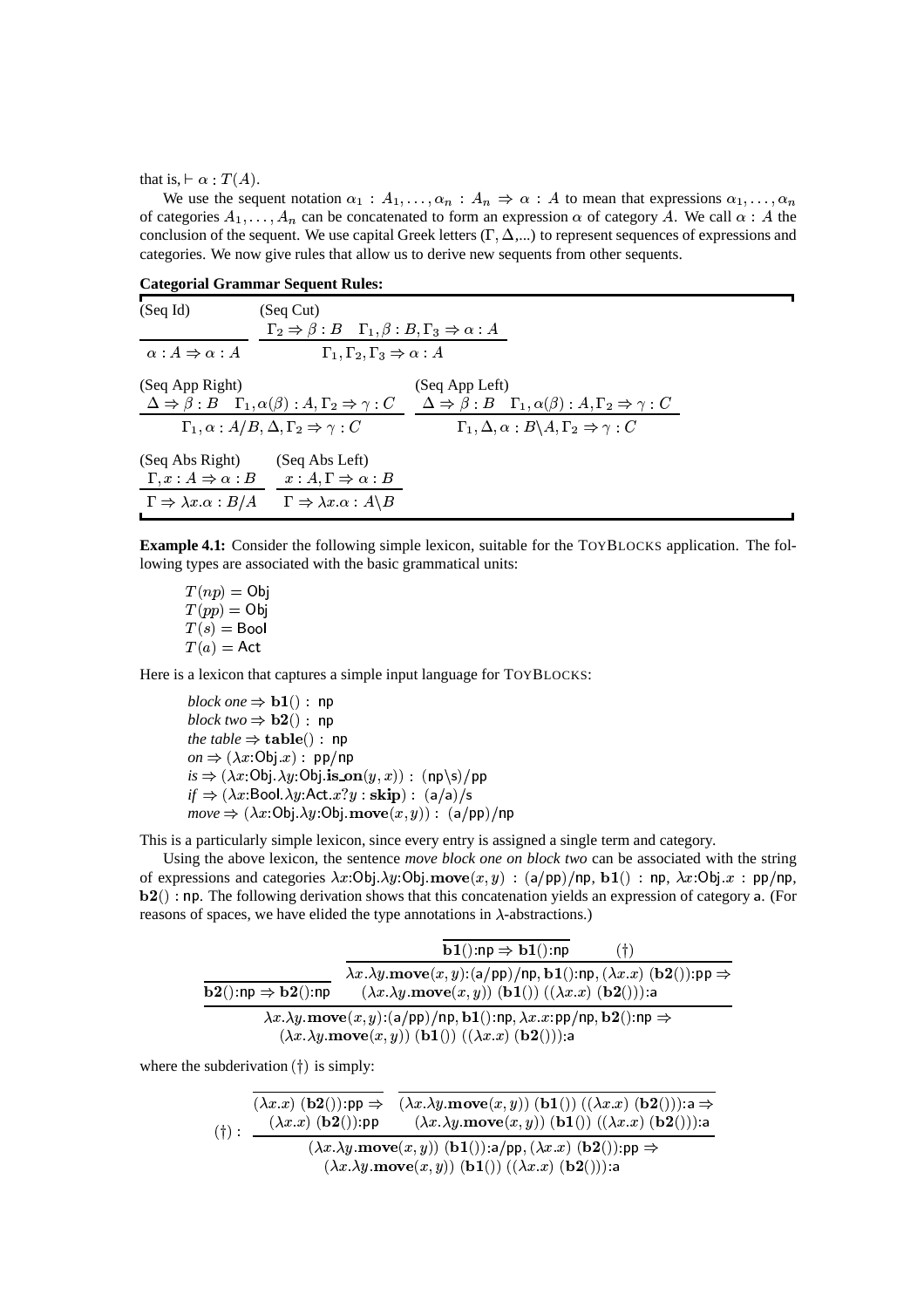Hence, the sentence is a well-formed imperative sentence. Moreover, the derivation shows that the meaning of the sentence *move block one on block two* is  $(\lambda x:\mathbf{Obj}.\lambda y:\mathbf{Obj}.\mathbf{move}(x, y))$   $(\mathbf{bl}(1))$   $((\lambda x:\mathbf{Obj}.x)$   $(\mathbf{b2})))$ . The execution of this expression, similar to the one in Example 3.3, shows that the intuitive meaning of the sentence is reflected by the execution of the corresponding expression.

One might hope that the expressions derived through a categorial grammar derivation are always valid expressions of our action calculus. To ensure that this property holds, we must somewhat restrict the kind of categories that can appear in a derivation. Call a category A imperative if it is category a, or if it is of the form  $B/C$  or  $C\backslash B$  with B imperative. Let us say that a derivation respects imperative structure if every category  $A$  with an embedded category a that appears in the derivation is an imperative category. Intuitively, a derivation respects imperative structure if it cannot construct declarative sentences that depend on imperative subsentences, i.e., a declarative sentence cannot have any "side effects." We can show that any such derivation will produce expressions that typecheck in the type system of the previous section.

**Theorem 4.2:** For any derivation of a sequent with conclusion  $\alpha$  : A that respects imperative structure, we have  $\vdash \alpha : T(A)$ .

So, given a natural language imperative sentence from the user, we use the lexicon to find the corresponding expressions and category pairs  $\alpha_1 : A_1, \ldots, \alpha_n : A_n$ , and then attempt to parse it, that is, to find a derivation for the sequent  $\alpha_1 : A_1, \dots, \alpha_n : A_n \Rightarrow \alpha : a$ . If a unique such derivation exists, then we have an unambiguous parsing of the natural language imperative sentence, and moreover, the action calculus expression  $\alpha$  is the semantics of the imperative sentence.

#### $\overline{5}$ PUTTING IT ALL TOGETHER...

We now have the major components of our framework: a model for action-based applications and interfaces to them; an action calculus which can be interpreted as calls to an application interface; and the use of categorial grammars to create expressions in our action calculus from natural language sentences.

Let's see how our framework combines these components by considering an end-to-end example for TOYBLOCKS. Suppose the user inputs the sentence *move block one on block two* when blocks 1 and 2 are both on the table. Our framework would process this sentence in the following steps.

(1) Parsing: The TOYBLOCKS lexicon is used to parse the sentence. Parsing succeeds only if there is a unique parsing of the sentence, otherwise the parsing step fails, because the sentence was either ambiguous, contained unknown words or phrases, or was ungrammatical. In this example, there is only a single parsing of the sentence (as shown in Example 4.1), and the result is the following expression in our action calculus, which has type Act:

 $(\lambda x:Obj.\lambda y:Obj.\textbf{move}(x, y))$   $(\mathbf{b1}())$   $((\lambda x:Obj.x)$   $(\mathbf{b2})))$ .

(2) Evaluating: The action calculus expression is evaluated using a direct interpreter implementing the operational semantics of Section 3. The evaluation of the expression proceeds as follows.

$$
(s_1, (\lambda x:\text{Obj}.\lambda y:\text{Obj}.\text{move}(x, y)) (b1()) ((\lambda x:\text{Obj}.\text{x}) (b2)))) \longrightarrow (s_1, (\lambda y:\text{Obj}.\text{move}(b1(), y)) ((\lambda x:\text{Obj}.\text{x}) (b2)))) \longrightarrow (s_1, \text{move}(b1(), (\lambda x:\text{Obj}.\text{x}) (b2)))) \longrightarrow (s_1, \text{move}(b_1, (\lambda x:\text{Obj}.\text{x}) (b2)))) \longrightarrow (s_1, \text{move}(b_1, (b2)))) \longrightarrow (s_1, \text{move}(b_1, b_2)) \longrightarrow (s_2, \text{skip}).
$$

In the process of this evaluation, several calls are generated to the application interface. In particular, calls are made to determine the identity of the object constants **b1** and **b2** as  $b_1$  and  $b_2$  respectively. Then, during the last transition, guard predicates such as is **block** $(b_1)$  and is **position** $(b_2)$  may be called to ensure that  $b_1$  and  $b_2$  are of the appropriate classes for being passed as arguments to move. Since the objects are of the appropriate classes, the action  $\mathbf{move}(b_1, b_2)$  is invoked via the application interface, and succeeds.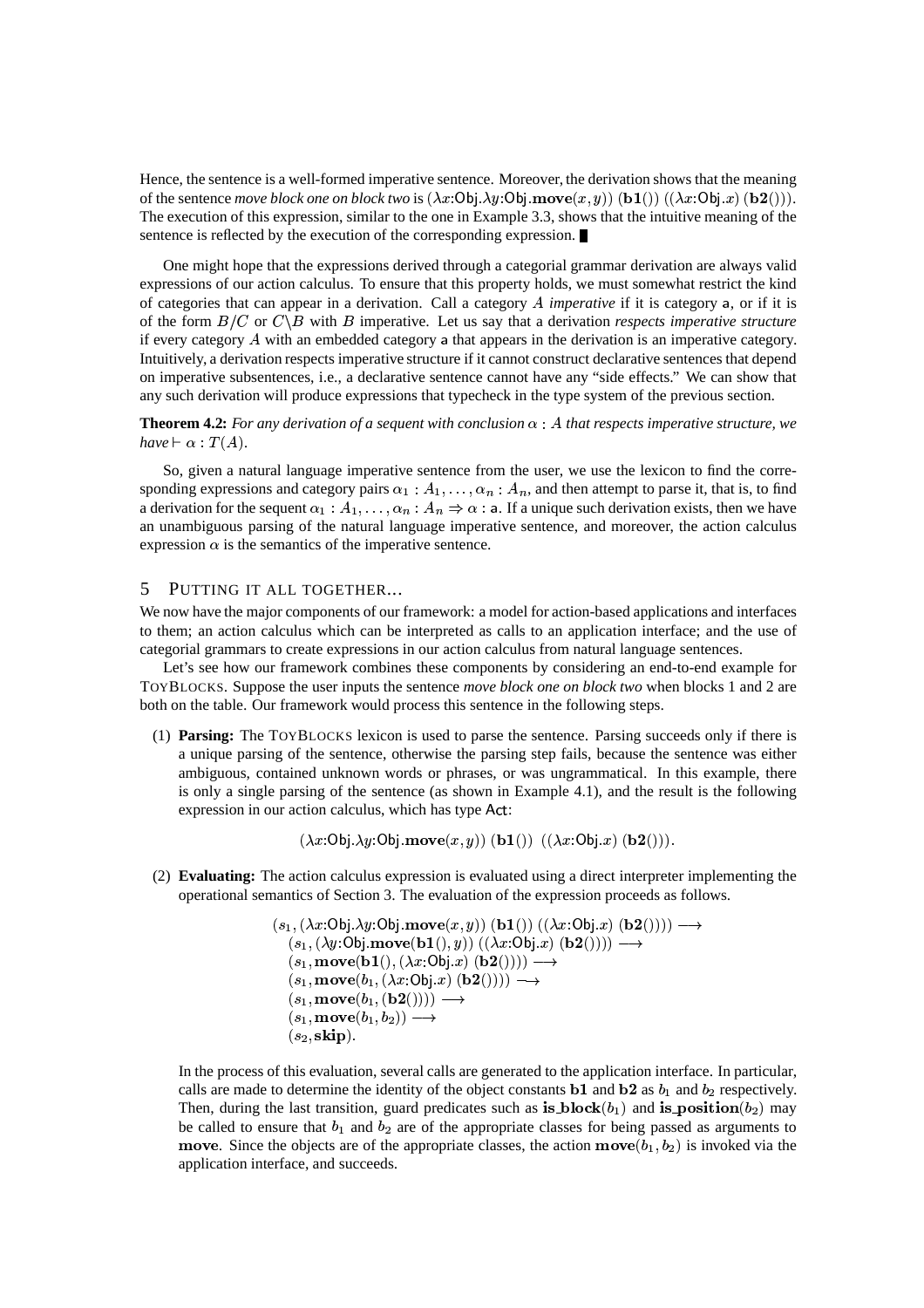(3) **Reporting:** Following the evaluation of the expression, some result must be reported back to the user. Our framework does not detail what information is conveyed back to the user, but they must be informed if an exception was raised during the evaluation of the expression.

In this example, no exception was raised, so what to report to the user is at the discretion of the user interface. If the user interface had a graphical depiction of the state of TOYBLOCKS, it may now send queries to the application interface to determine the new state of the world, and modify its graphical display appropriately.

Let's consider what would happen if an exception  $(\star)$  was raised during the evaluation phase. For example, consider processing the sentence *move the table on block one*. The parsing phase would succeed, as the sentence is grammatically correct. However, prior to calling the action  $\mathbf{move}(t, b_1)$ , the evaluation would determine that the object t does not belong to the class  $block$  (by a guard predicate such as is block (t) returning  $ff$ , or by some other mechanism). An exception would thus be raised, and some information must be reported back to the user during the reporting phase. Note that the framework has ensured that the action  $\mathbf{move}(t, b_1)$  was not invoked on the application interface.

### 6 EXTENSIONS

Several extensions to this framework are possible. There is a mismatch of types in our framework. The application model permits a rich notion of types: any object of the application may belong to one or more classes. By contrast, our action calculus has a very simple notion of types, assigning the type Obj to all objects, and not statically distinguishing different classes of objects. The simplicity of our action calculus is achieved at the cost of dynamic type checking, which ensures that actions and predicates on the application interface are invoked only with appropriate parameters. It would be straightforward to extend the action calculus with a more refined type system that includes a notion of subtyping, to model the application classes. Not only would this extension remove many, if not all, of the dynamic type checks, but it may also reduce the number of possible parses of natural language sentences. The refined type system allows the semantics of the lexicon entries to be finer-grained, and by considering these semantics, some nonsensical parses of a sentence could be ignored. For example, in the sentence *pick up the book and the doughnut and eat it* the referent of *it* could naively be either *the book* or *the doughnut*; if the semantics of *eat* require an object of the class Food and the classes of *the book* and *the doughnut* are considered, then the former possibility could be ruled out.

Another straightforward extension to the framework is to allow the user to query the state by entering declarative sentences and treating them as yes-no interrogative sentences. For example, *block one is on the table?* This corresponds to accepting sequents of the form  $\alpha_1 : A_1, \dots, \alpha_n : A_n \Rightarrow \alpha : s$ , and executing the action calculus expression  $\alpha$ , which has type Bool. The categorial grammar could be extended to accept other yes-no questions, such as *is block two on block one?* A more interesting extension (which would require a correspondingly more complex application model) is to allow hypothetical queries, such as *if you move block one on block two, is block one on the table?* This corresponds to querying *is block one on the table?* in the state that would result if the action *move block one on block two* were performed. This extension would bring our higher-order logic (that is, our action calculus) closer to dynamic logic (Groenendijk and Stokhof, 1991; Harel et al., 2000). It is not clear, however, how to derive a direct interpreter for such an extended calculus.

In Section 2.2 we made some simplifying assumptions about the application model. Chief among these assumptions was that an application's state changes only as a result of explicit actions. This assumption may be unrealistic if, for example, the application has multiple concurrent users. We can however extend the framework to relax this assumption. One way of relaxing it is to incorporate transactions into the application model and application interface: the application model would guarantee that within transactions, states change only as a result of explicit actions, but if no transaction is in progress then states may change arbitrarily. The evaluation of an action calculus expression would then be wrapped in a transaction.

Another restriction we imposed was that predicates be pure. It is of course technically possible to permit arbitrary state changes during the evaluation of predicates. In fact, we can modify the operational semantics to allow the evaluation of any expression to change states. If done properly, the key property is still preserved: the evaluation of constants, predicates or actions rely only on the current state, and all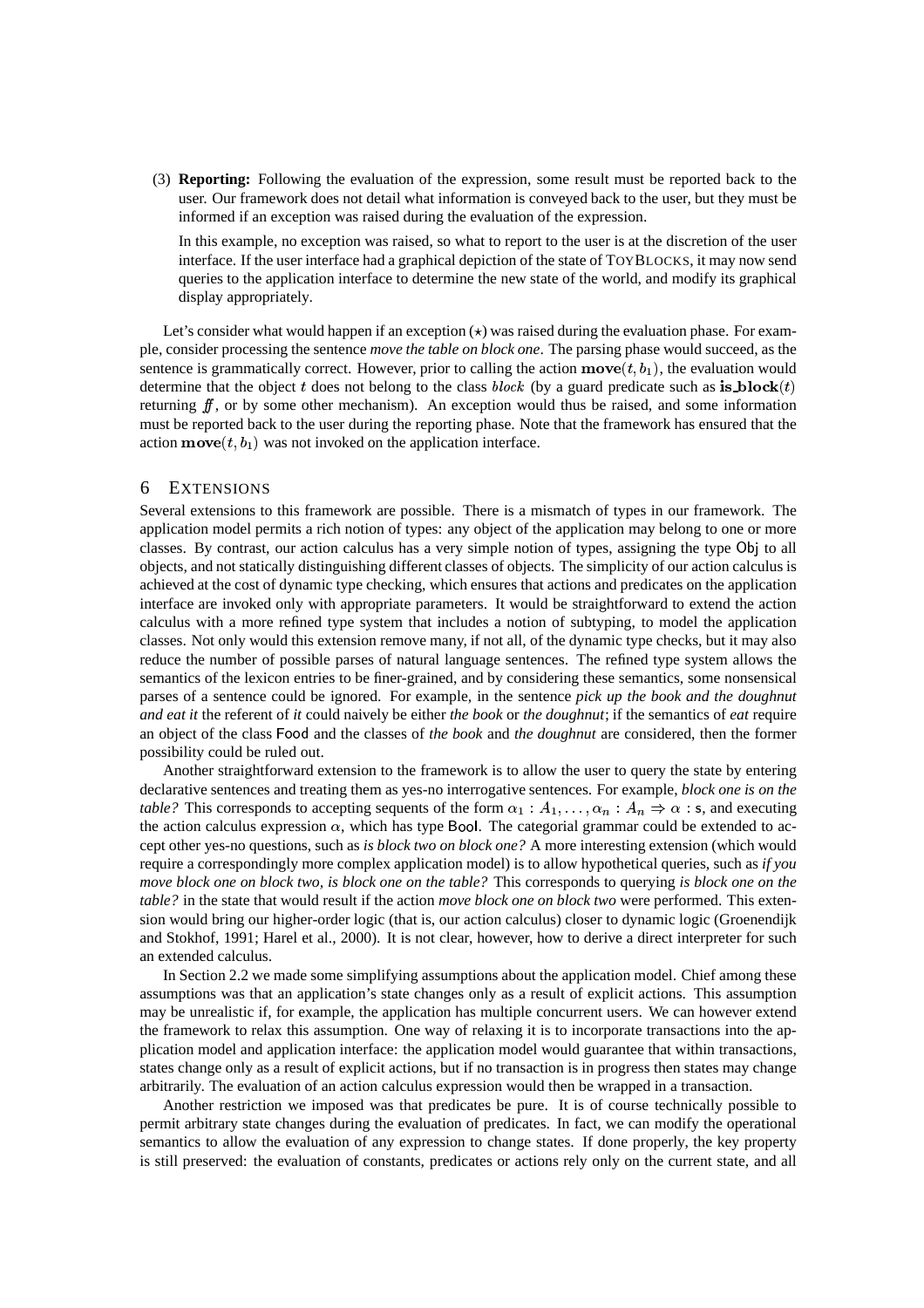other transitions do not rely on the state at all. Thus, the semantics remains consistent with interpreting expressions using calls to the application interface. However, doing this would lose the intuitive meaning of natural language sentences that do not contain actions; they should not change the state of the world.

# 7 CONCLUSION

We have presented a framework that simplifies the creation of simple natural language user interfaces for action-based applications. The key point of this framework is the use of a  $\lambda$ -calculus to mediate access to the application. The  $\lambda$ -calculus we define is used as a semantics for natural language sentences (via categorial grammars), and expressions in this calculus are executed by issuing calls to the application interface. The framework has a number of application-independent components, reducing the amount of effort required to create a simple natural language user interface for a given application.

A number of applications have natural language interfaces (Winograd, 1971; Price et al., 2000), but they appear to be designed specifically for the given application, rather than being a generic approach. A number of methodologies and frameworks exist for natural language interfaces for database queries (see Androutsopoulos et al. (1995) for a survey), but we are not aware of a framework for deriving natural language interfaces to general applications in a principled manner.

While the framework presented here is useful for the rapid development of simple natural language user interfaces, the emphasis is on simple. Categorial grammars (and other techniques that use higher order logic as the semantics of natural language) are limited in their ability to deal with the wide and diverse phenomena that occur in English. For example, additional mechanisms outside of the categorial grammar, probably application-specific, would be required to deal with discourse. However, categorial grammars are easily extensible, by expanding the lexicon, and many parts of the lexicon of a categorial grammar are reusable in different applications, making it well-suited to a framework for rapid development of natural language user interfaces.

It may seem that a limitation of our framework is that it is only suitable for applications for which we can provide an interface of the kind described in Section 2—the action calculus of Section 3 is specifically designed to be interpreted as calls to an action-based application. However, all the examples we considered can be provided with such an interface. It is especially interesting to note that our definition of actionbased application interfaces is compatible with the notion of interface for XML web services (Barclay et al., 2002). This suggests that it may be possible to derive a natural language interface to XML Web Services using essentially the approach we advocate in this paper.

### ACKNOWLEDGMENTS

Thanks to Eric Breck and Vicky Weissman for comments on earlier drafts of this paper. This work was partially supported by NSF under grant CTC-0208535, by ONR under grants N00014-00-1-03-41 and N00014-01-10-511, and by the DoD Multidisciplinary University Research Initiative (MURI) program administered by the ONR under grant N00014-01-1-0795.

#### **REFERENCES**

Ajdukiewicz, K. (1935). Die syntaktische Konnexitat. ¨ *Studia Philosophica*, 1:1–27.

Andrews, P. B. (1986). *An Introduction to Mathematical Logic and Type Theory: To Truth through Proof*. Academic Press.

Androutsopoulos, I., Ritchie, G., and Thanisch, P. (1995). Natural language interfaces to databases—an introduction. *Journal of Language Engineering*, 1(1):29–81.

Bar-Hillel, Y. (1953). A quasi-arithmetical notation for syntactic description. *Language*, 29:47–58.

- Barclay, T., Gray, J., Strand, E., Ekblad, S., and Richter, J. (2002). TerraService.NET: An introduction to web services. Technical Report MS–TR–2002–53, Microsoft Research.
- Barendregt, H. P. (1981). *The Lambda Calculus, Its Syntax and Semantics*. Studies in Logic. North-Holland, Amsterdam.